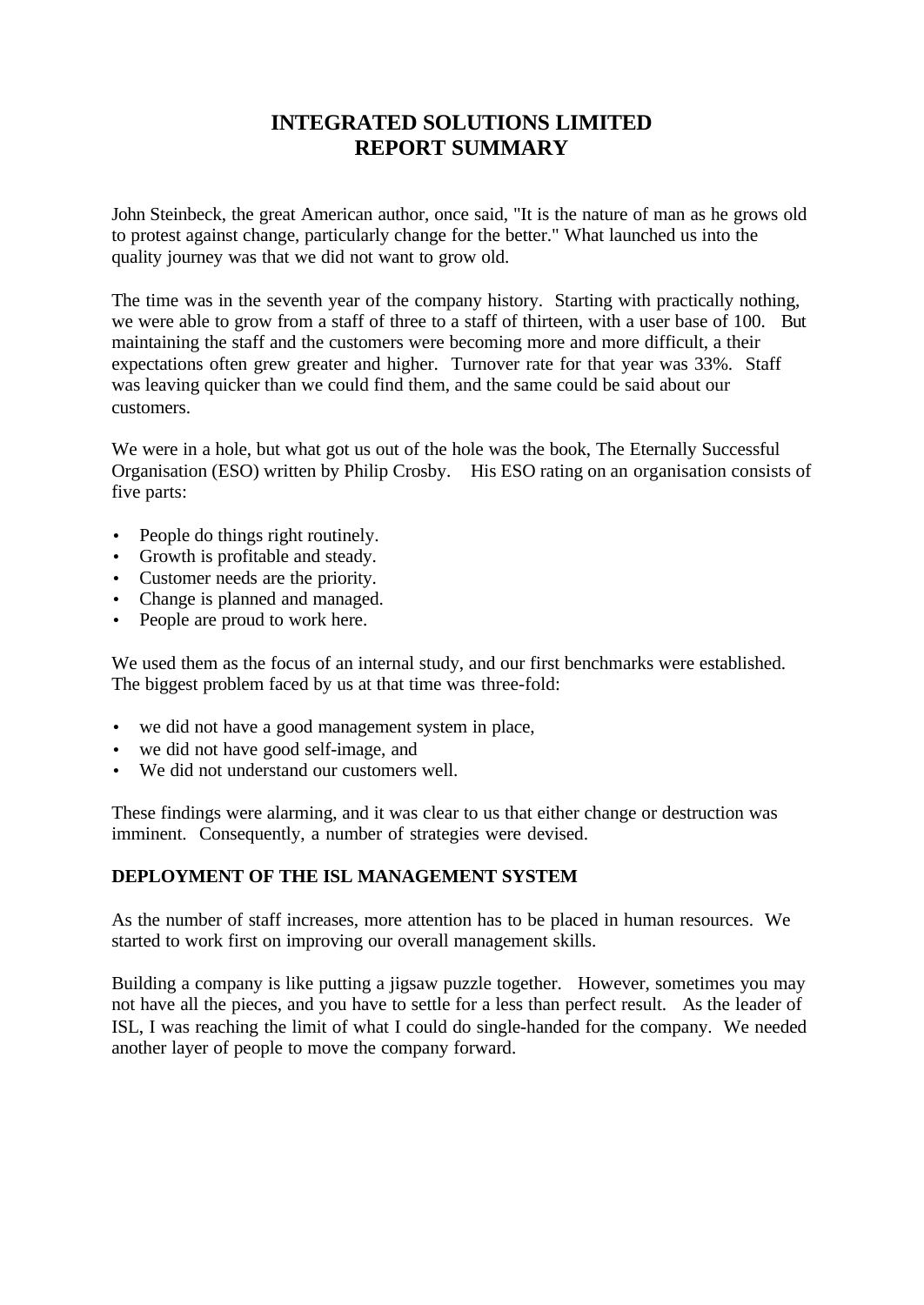It is similar to a gymnastic act. In stacking people up, you can bring someone from the outside, or use existing front-line staff. Either approach has its shortcomings. We have done both, and have learnt our lessons.

In our nine years as a small business, surely we have experienced teething pains, and made scores of mistakes, but they were essential in the making of a successful organisation. Our first fruit was when we successfully put a strong management team together. As we prepare ourselves to rejoin and make an impact on our motherland, it is crucial that we have it.

To ensure consistencies in our work and to communicate company expectations, we also needed to take a more structured approach. This is in the form of a Company Handbook. It is personalised to each staff member, and holds information concerning company background, organisational structure, job descriptions, company procedures, document flows, and policies.

For all our staff members, the Company Handbook is a launching pad to a successful career. It spells out disciplines and respects for other individuals, and it is the basis of our quality value.

At ISL, we meet for different reasons. Firstly, we work together to resolve customer support issues. Secondly, we share experience and knowledge which is conducive to each other's growth. Lastly, we review operational results and revise plans accordingly. Management's role is supportive, and is to provide necessary feedback for work done. Departmental structure is there to facilitate team-building, and not extended to wall-building.

We have had comments that personal growth facilitated at Integrated Solutions was worth two to three times outside. We believe that is possible only because we take management seriously.

## **DEPLOYMENT OF THE ISL TRAINING PROGRAM**

Technology companies emphasize a lot on technology, or product, but often end up not meeting the needs of the customers. ISL, as an information system developer, considers a wider spectrum of resources to be managed:

- product,
- people,
- user-base, and
- marketing channels.

Most software companies in Hong Kong are tailor-made shops. They encourage individualism, and customize to the users' needs. It is a profitable business only if cost is controlled properly. However, since users very often do not understand their needs, subsequent developments are laden with problems in delivery, functions, and quality.

ISL, on the other hand, focuses on the many common characteristics of companies. In developing its flagship product, M.I.S. (Manufacturing Information System), the main purpose was to learn from the manufacturers on how to manage a factory.

With this attitude, we were able to capture the skills and practices of H.K. manufacturers (not from a single industry, but different types of manufacturers). In fact, we tend to look at ourselves as a dynamic melting pot of production management experience, rather than a static software product.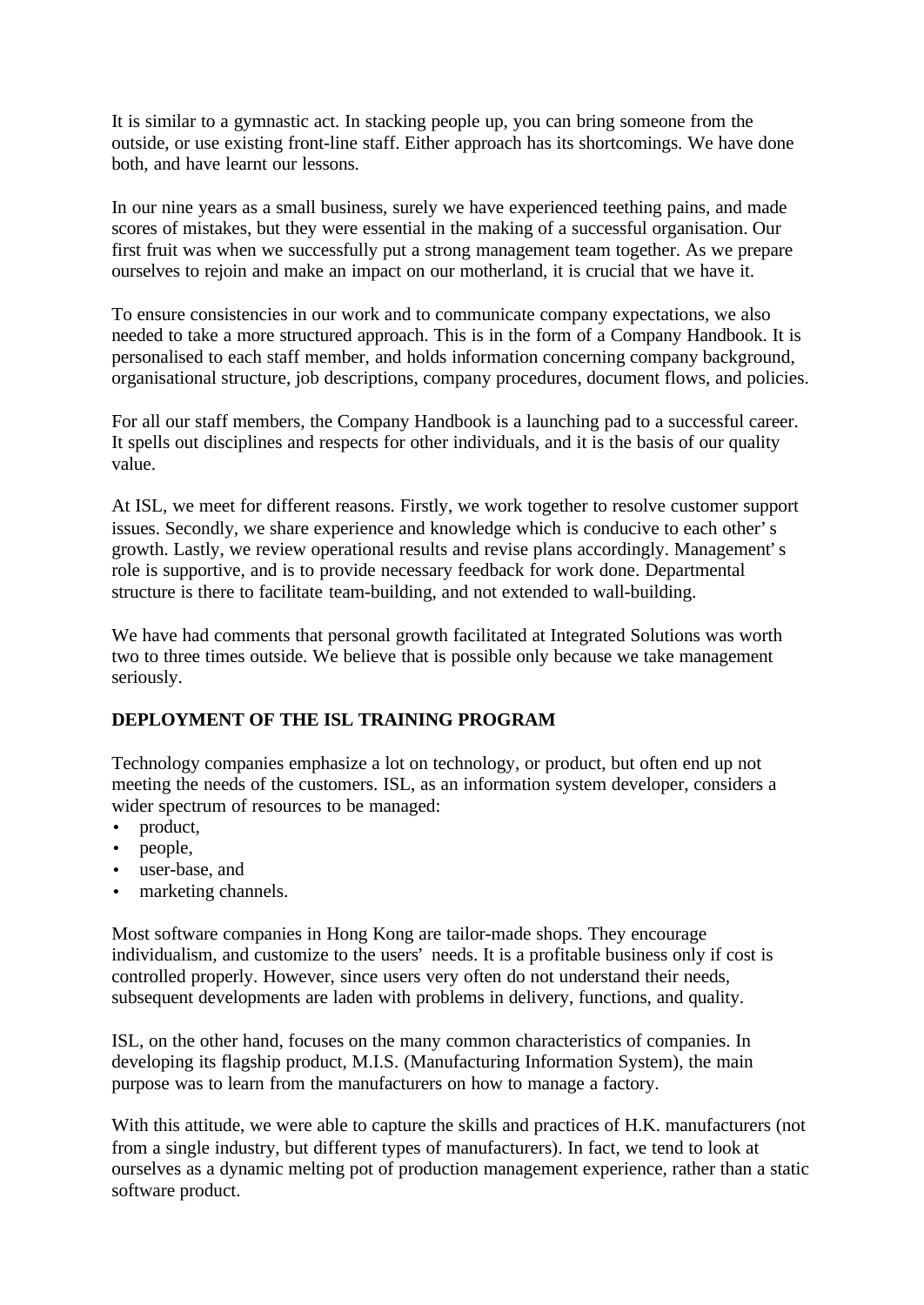M.I.S. users, consisting of medium to large size companies, are able to use M.I.S. as a model to grow into. In many ways, M.I.S. helps to re-engineer their business processes.

Even though there is a strong push for Hong Kong to develop its software industry, it is currently still at an infant stage. The only sustainable effort has been the Software Exhibition organised by the H.K. Productivity Council each year. ISL, as a result, has to make significant effort in the promotion of computerisation; and M.I.S. had to settle for a Certificate of Merit of the Governor's Award for Industry in the Machinery and Equipment Design category in 1992.

A good product must be supported by a team of good. people. Unfortunately, small companies usually have a problem with getting top graduates, and have to be less selective. Our criteria therefore focus on education, quality concept, and inter-personal skills.

With the attitude of making the best out of what we have, we launched our colloquim program to train our relatively young staff. This weekly gathering accounts for over 52 hours of training. It is about learning together, growing together, and winning together.

It was not easy to begin this program and keep the momentum going. However, our direction is clear, as this is the way for us to build skills, staff morale, and confidence. We have invested a lot into our product, and we have to focus now on people.

We are well into the third year of our training program. There have been many encouraging and rewarding sessions. We are beginning to use what we have learnt from the colloquim. As a result, our work and our processes are improving. The management team can only carry the company so far. To move even further, we are putting our hope on our people.

## **RE-ALIGNMENT OF THE ISL CUSTOMER FOCUS**

Customer focus means having a wider scope instead of concentrating only on self interest. This is not a common norm in Hong Kong, as tourist complaints are most indicative. There is also an attitude that people are only interested in short term gain (such as salary and benefits), and have little concern with job satisfaction.

By promoting quality as a human value, we teach our staff what quality means. Once you start to evaluate others, and form an opinion about poor workmanship, you can then raise expectation for yourself. This is to say that if you want to be a good chef, you must know what good food is.

Each front-line staff would have an opportunity to serve customers. By providing them good training, they can be tuned to customer's needs and still have mom to adjust in situations when expectation is increased.

#### **TQM IN SMALL BUSINESSES**

TQM is just another word for always trying to do one's best. This has no bearing on the size of the company. Customers' expectation is changing fast in the current information era. So it does not matter what size your business is, you have to plan in meeting customer needs.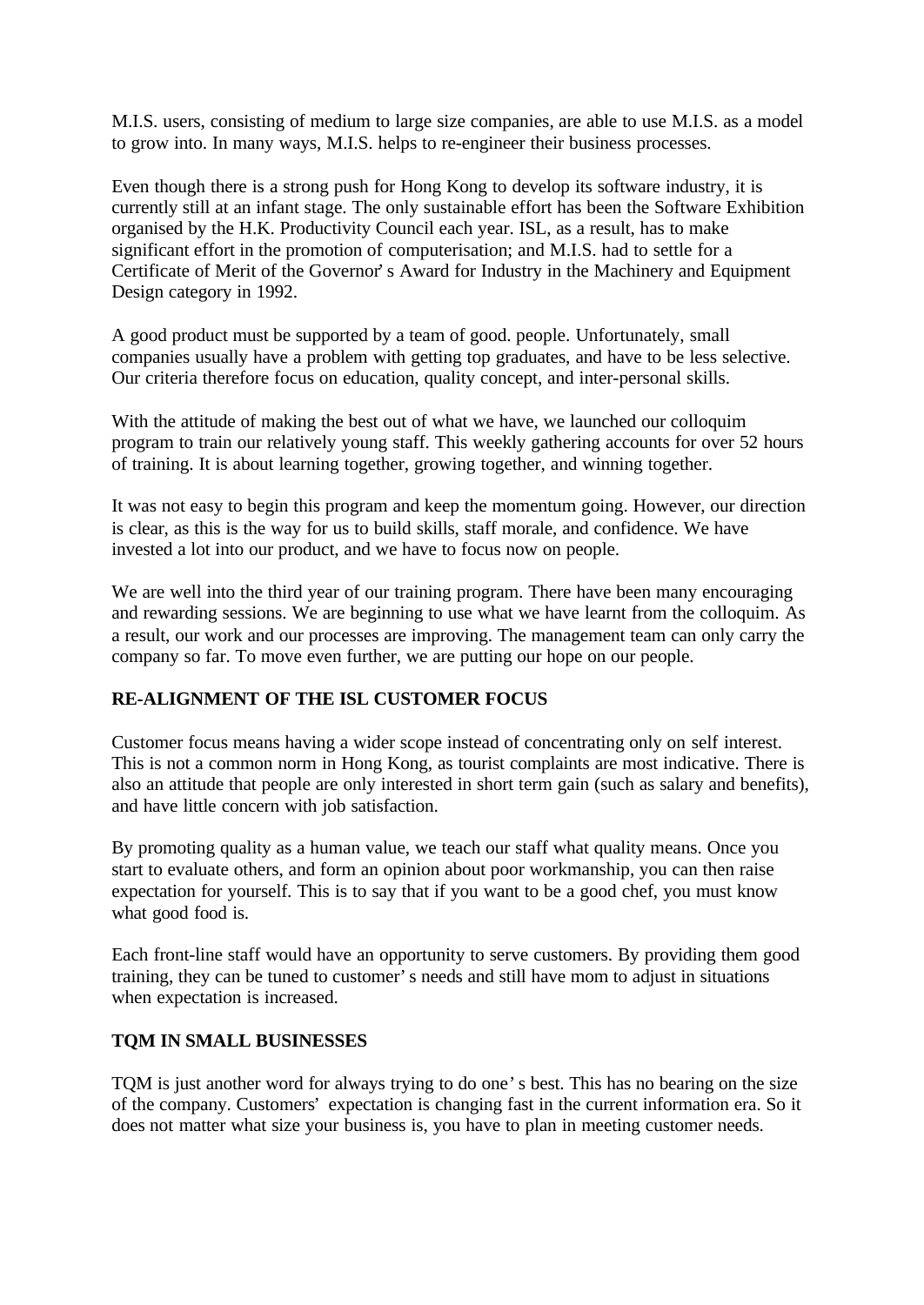Small businesses are seldom sensitive to their environment. This is because it involves understanding the current situation and strategically planning for the future. If you are only concerned about tomorrow, then normally you would not be interested in a quality journey that takes a life-time.

Using an example of a U.S. Malcolm Baldridge Award winner in the small business category, it was a 50-year old company with slightly less than 500 employees. ISL has only 20 staff, therefore, it is hard for other people to imagine the level of stamina it would like to continue the quality journey.

We consider quality as important as survival. In today's competitive world, you can only allow yourself to be the best, and nothing less. Small businesses would play a significant role in the nineties, as it would be easier for them to become lean and mean. ISL, being a member of that group, can attest to that.

#### **WHO ARE OUR CUSTOMERS?**

The people who use our product give meaning to our existence. Their initial benefits come from using our product. But our value extends beyond that as we have to maintain their systems and continue to be their partners in information management.

While their own computer and operation people may have deserted them for greener pasture, we are always there to help them. In Hong Kong where staff turnover rate is high, keeping an information system running is no easy task. We know how crucial we are in the business of our customers, therefore, we value our work because keeping the manufacturing industries going is important to the well being of society.

Our staff are also treated as our customers. If they are not happy, our service will be disastrous. ISL provides an environment for people to exercise and reach their potentials. We have a management system that emphasizes consistency and fairness, facilitates personal growth, and invites creativity

At ISL, we aim to be an ideal place to work as we devote our services to external as well as internal customers.

## **DOING WHAT WE PREACHED**

We are not perfect. This applies to our product, our service, and ourselves. However, we do have a system in place so that things can be better tomorrow than today.

We preach quality improvement, cost control, information management, but we want to be a proven model as well. Not only do we want to continue to influence Hong Kong manufacturers in the management of their companies, we also want to extend our impact to China.

Our experience is the experience of the Hong Kong manufacturers. If what they have done in the eighties can bring them prosperity the same can be applied to the enterprises in China. We have already established a support centre in Shenzhen to service M.I.S. customers in the Pearl Delta. A recently signed contract with the Shantou Institute of Ultrasonic Instruments, a China state-own enterprise, has also demonstrated strong potential of our impact, as a information system provider and management consultant.